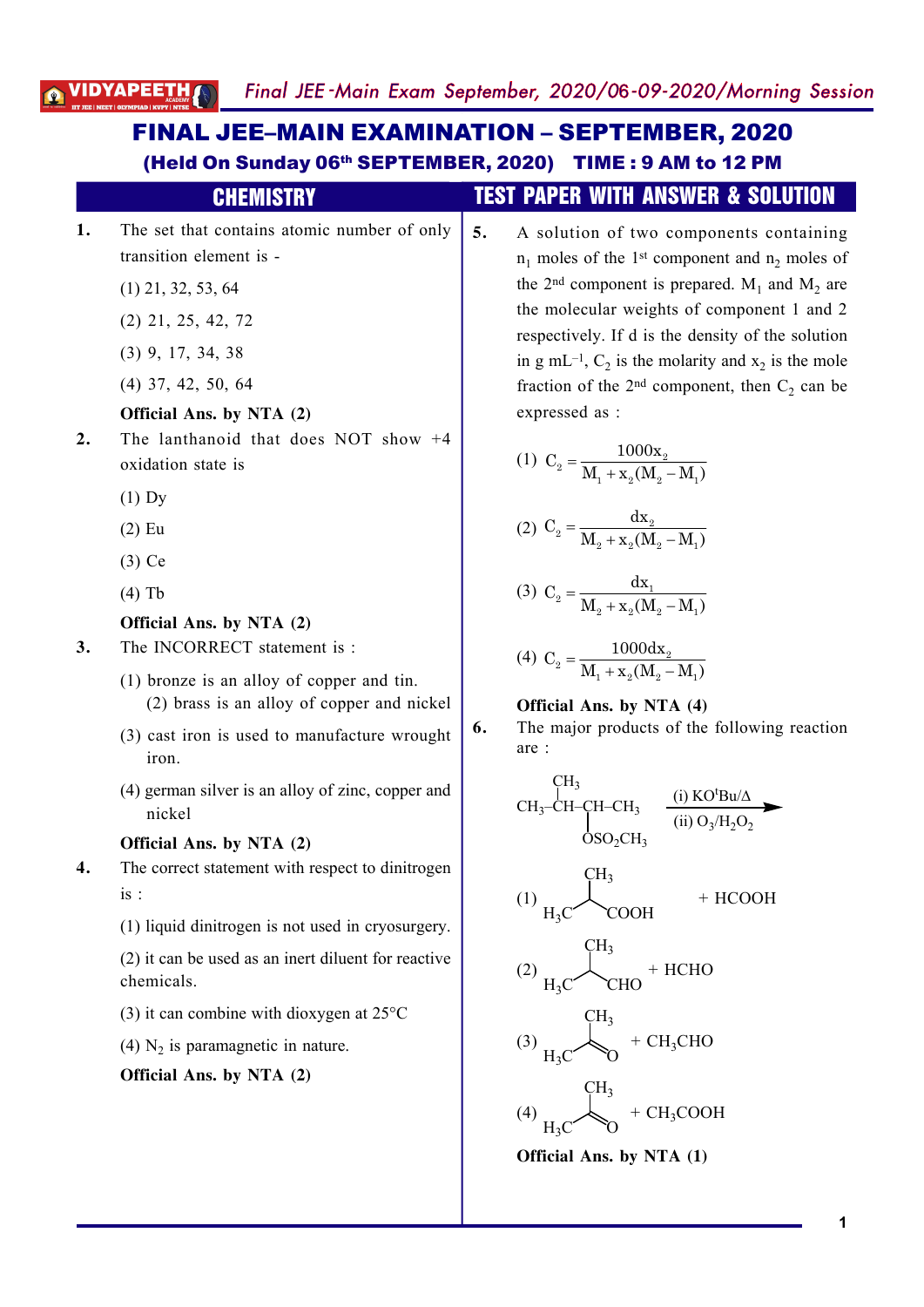# Final JEE -Main Exam September, 2020/06-09-2020/Morning Session

- **7.** Kraft temperature is the temperature
	- (1) below which the formation of micelles takes place.
	- (2) below which the aqueous solution of detergents starts freezing.
	- (3) above which the formation of micelles takes place.
	- (4) above which the aqueous solution of detergents starts boiling.

### **Official Ans. by NTA (3)**

**8.** Consider the Assertion and Reason given below.

> **Assertion (A) :** Ethene polymerized in the presence of Ziegler Natta Catalyst at high temperature and pressure is used to make buckets and dustbins.

> **Reason (R):** High density polymers are closely packed and are chemically inert. Choose the correct answer from the following :

- (1) (A) is correct but  $(R)$  is wrong.
- (2) (A) and (R) both are wrong.
- (3) Both (A) and  $(R)$  are correct and  $(R)$  is the correct explanation of (A).
- (4) Both (A) and (R) are correct but  $(R)$  is not the correct explanation of (A).

#### **Official Ans. by NTA (3)**

- **9.** The species that has a spin only magnetic moment of 5.9 BM, is -
	- (1)  $Ni(CO)_{4}(T_{d})$
	- (2) [ $MnBr_4$ ]<sup>2-</sup>(T<sub>d</sub>)
	- (3) [NiCl<sub>4</sub>]<sup>2-</sup>(T<sub>d</sub>)
	- (4)  $[Ni(CN)<sub>4</sub>]<sup>2–</sup>$  (square planar)
	- **Official Ans. by NTA (2)**

**10.** The major product obtained from the following reaction is -



**Official Ans. by NTA (3)**

**11.** For the reaction :

$$
Fe2N(s) + \frac{3}{2}H2(g) \longrightarrow 2Fe(s) + NH3(g)
$$

(1)  $K_C = K_P(RT)$  (2)  $K_C$  $= K_{P}(RT)^{-1/2}$ (3)  $K_C = K_P (RT)^{-3/2}$  (4)  $K_C = K_P (RT)^{1/2}$ 

# **Official Ans. by NTA (4)**

- **12.** Arrange the following solutions is the decreasing order of pOH :
	- (A) 0.01 M HC1 (B) 0.01 M NaOH  $(C)$  0.01 M CH<sub>3</sub>COONa (D) 0.01 M NaCl (1) (B) > (C) > (D) > (A) (2)  $(A)$  > (C) > (D) > (B)
	- (3) (B) > (D) > (C) > (A)
	- (4)  $(A) > (D) > (Q > (B)$
	-

**Official Ans. by NTA (4)**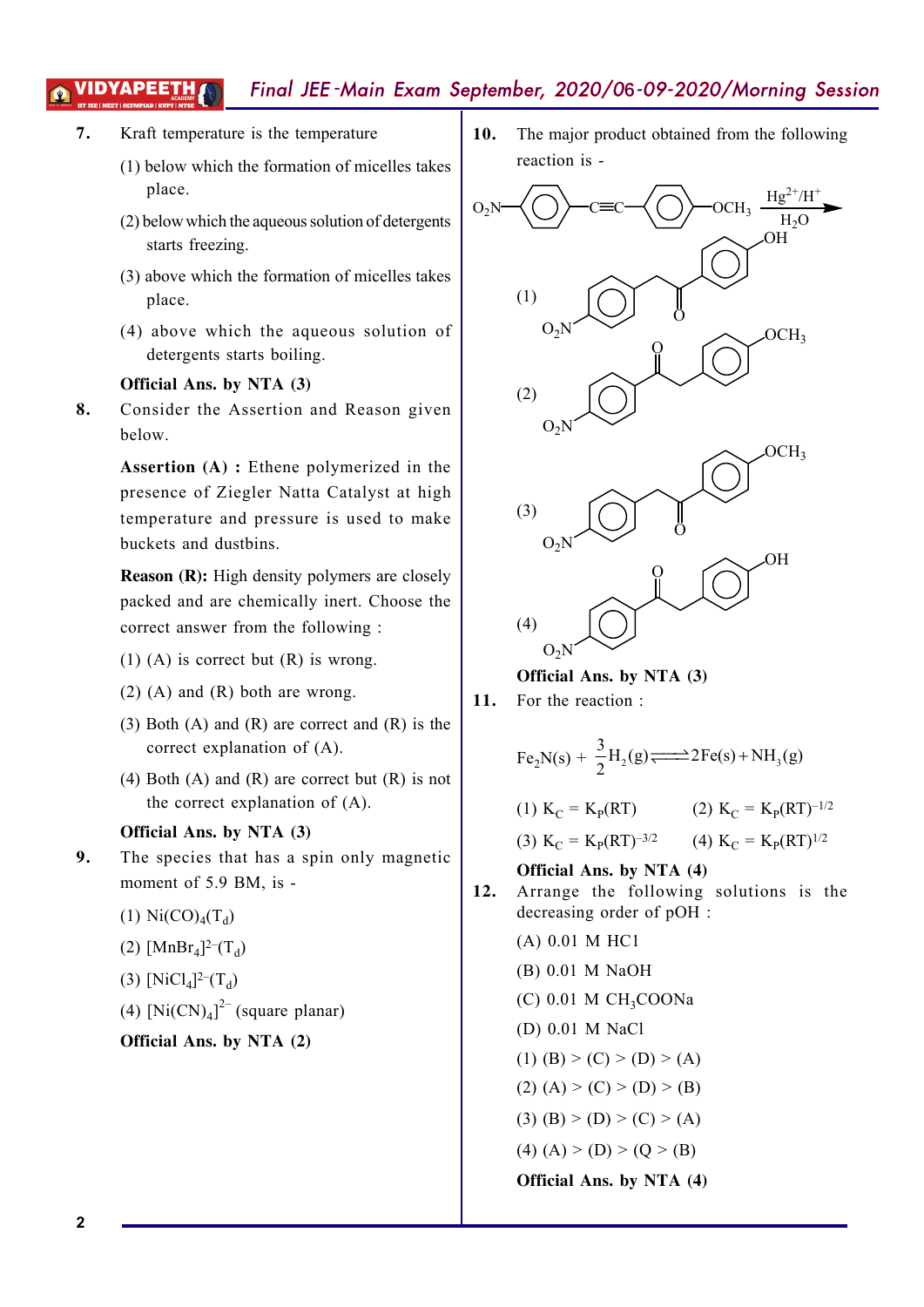# Final JEE -Main Exam September, 2020/06-09-2020/Morning SessionVIDYAPEETH



- (1)  $I < II < IV < III$
- (2) II < IV < III < I

(3) II < I < III < IV

(4)  $I < II < III < IV$ 

# **Official Ans. by NTA (1)**

- **16.** Among the sulphates of alkaline earth metals, the solubilities of  $\text{BeSO}_4$  and  $\text{MgSO}_4$  in water, respectively, are:
	- (1) high and high (2) poor and poor
	- $(3)$  high and poor  $(4)$  poor and high

# **Official Ans. by NTA (1)**

**17.** The major product of the following reaction is



# **Official Ans. by NTA (2)**

**18.** The variation of equilibrium constant with temperature is given below :

> **Temperature Equilibrium constant**  $T_1 = 25^{\circ}C$  K<sub>1</sub>  $K_1 = 100$  $T_2 = 100^{\circ}\text{C}$  K<sub>2</sub>  $K_2 = 100$ The values of  $\Delta H^{\circ}$ ,  $\Delta G^{\circ}$  at T<sub>1</sub> and  $\Delta G^{\circ}$  at T<sub>2</sub> (in kJ mol–1) respectively, are close to [Use R = 8.314 JK<sup>-1</sup>mol<sup>-1</sup>] (1) 0.64, –5.71 and –14.29 (2) 28.4, –7.14 and –5.71 (3) 28.4, –5.71 and –14.29 (4) 0.64, –7.14 and –5.71 **Official Ans. by NTA (3)**